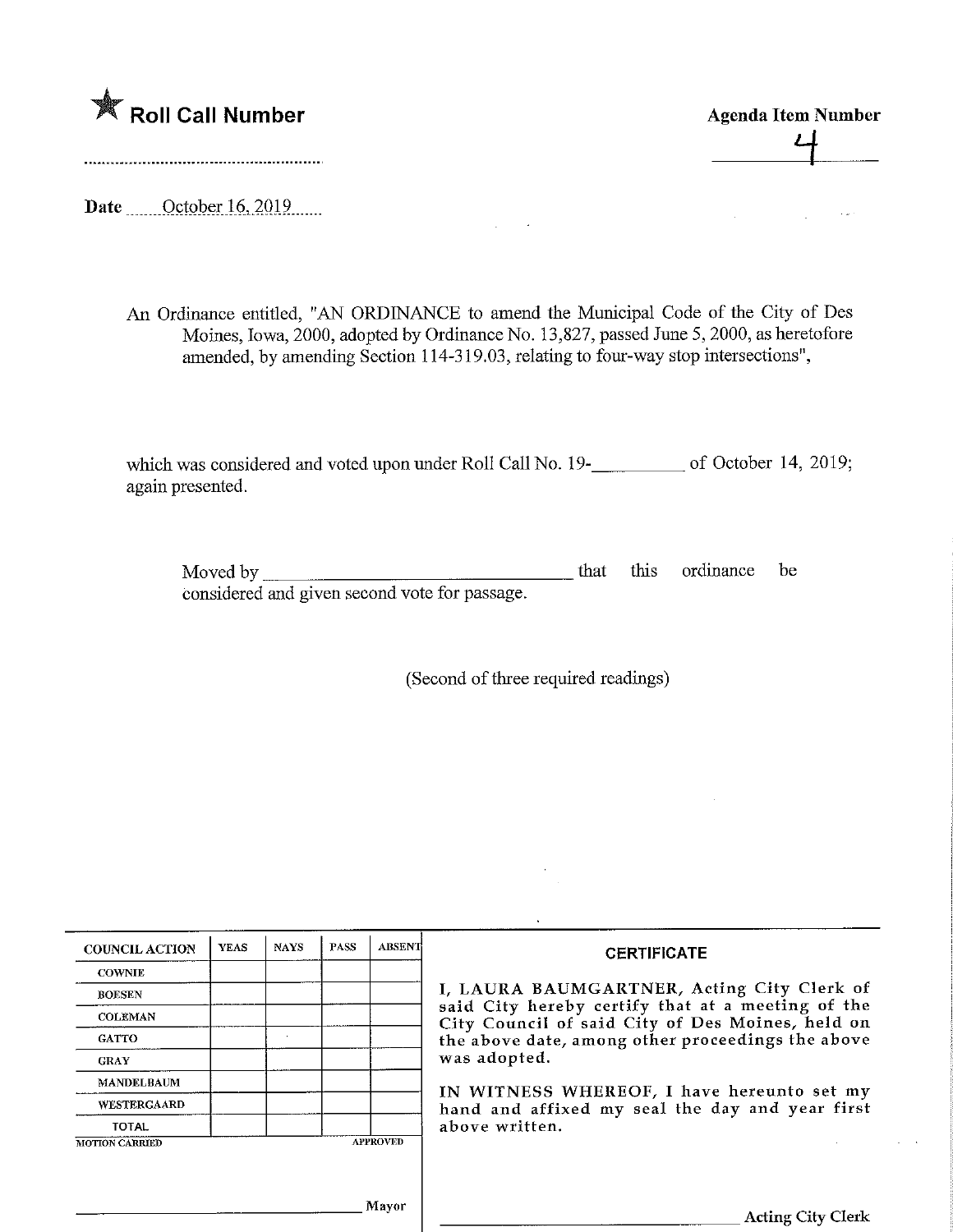## ORDINANCE NO.

AN ORDINANCE to amend the Municipal Code of the City of Des Moines, Iowa, 2000, adopted by Ordinance No. 13,827, passed June 5, 2000, as heretofore amended, by amending Section 114-319.03, relating to four-way stop intersections.

WHEREAS, the Des Moines City Council has heard the comments and concerns of area residents and has considered these and other safety concerns with those presented in an engineering study; and

WHEREAS, there is no indication in the record that a four-way stop would create an increased traffic hazard at this location over a two-way stop and Council hereby exercises its discretion in detennining a four-way stop will be more safe at this location than a two-way stop and will result in fewer City resources being allocated for traffic enforcement and accident reconstruction by placement of the four-way stop.

Be It Ordained by the City Council of the City of Des Moines, Iowa:

Section 1. That the preamble hereto is specifically included herein as findings of the City

and of the City Council as if fully set out herein at this point.

Section 2. That the Municipal Code of the City of Des Moines, Iowa, 2000, adopted by

Ordinance No. 13,827, passed June 5, 2000, as heretofore amended, is hereby amended by

amending Section 114-319.03, relating to four-way stop intersections, as follows:

## Sec. 114-319.03. Location of four-way stop intersections.

The following intersections are designated as four-way stop intersections. Stop signs shall be installed and maintained at the following intersections, and the driver of a vehicle approaching these intersections from all directions shall stop in accordance with this chapter before entering the intersections:

- (1) Adams Avenue and Thirty-eighth Street.
- (1 a) Arthur Avenue and East Ninth Street.
- (2) Aurora Avenue and Sixth Avenue.
- (2a) Aurora Avenue and Fiftieth Street.
- (3) Aurora Avenue and Comell Street.
- (3a) Bel-Aire Road and Lower Beaver Road.
- (3b) Buchanan Street and East Thirteenth Street.
- (4) Carpenter Avenue and Twenty-fiflh Street.
- (4a) Cassady Drive and Druid Hill Drive.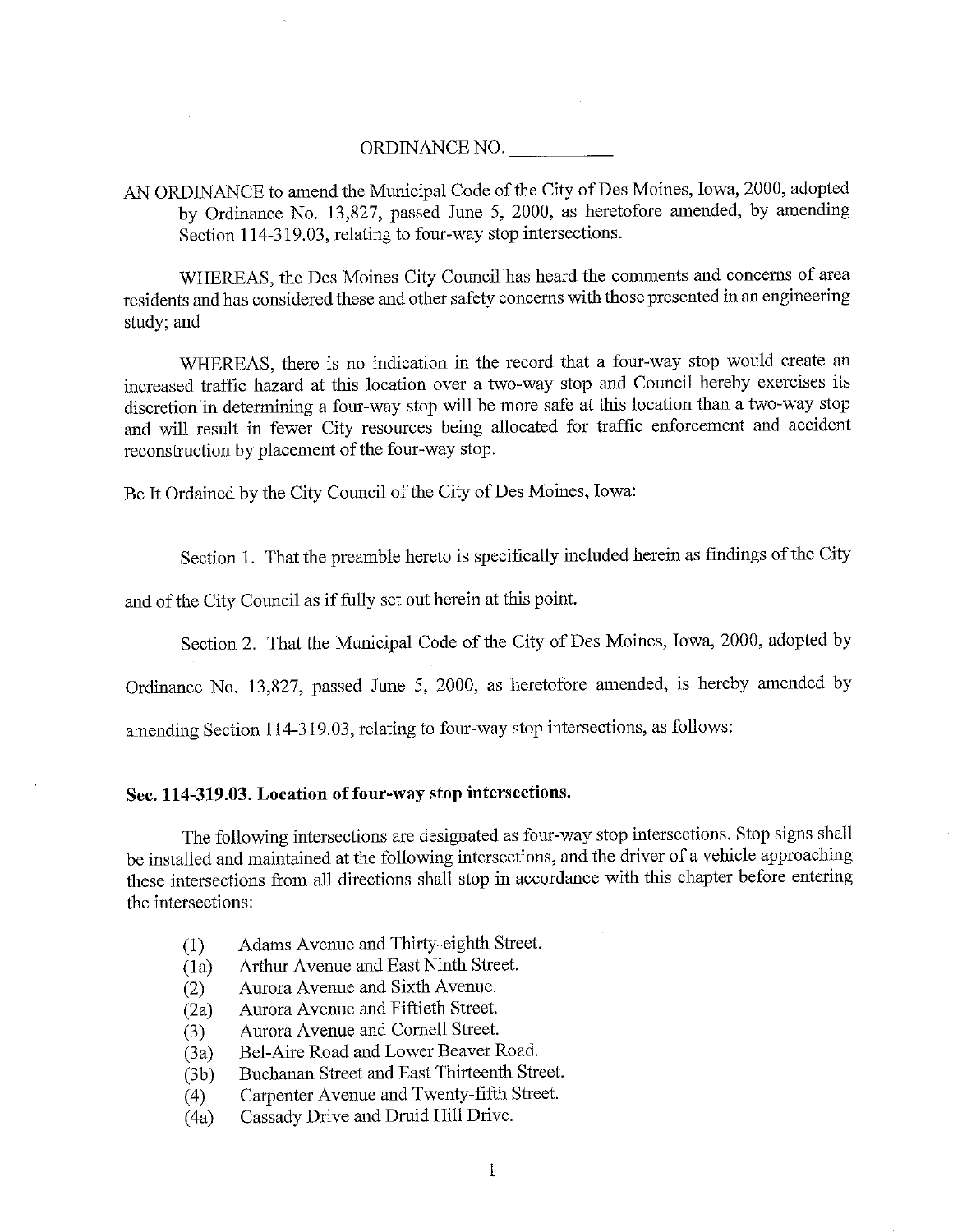(5) Center Street and Twelfth Street.

(5a) Center Street and Fifteenth Street.

(5b) Center Street and Nineteenth Street.

(5c) Clark Street and Ninth Street.

(6) Clark Street and Thirteenth Street.

(7) Clark Street and Sixteenth Street.

(8) Cleveland Avenue and East Twelfth Street.

(9) Cleveland Avenue and East Thirteenth Street.

(9a) Cleveland Avenue and Hutton Street.

(10) College Avenue at Seventh Street.

(11) College Avenue at Eighth Street.

(12) College Avenue at Ninth Street.

(12a) College Avenue at Thirteenth Street.

(12b) College Avenue and Forty-fourth Street.

(13) Comell Street and East Douglas Avenue.

(14) Comell Street and Hull Avenue.

(15) Comell Street and East Madison Avenue.

(16) Cornell Street and East Sheridan Avenue.

(17) Corning Avenue and Fourth Street.<br>(18) Cottage Grove Avenue and Twenty Cottage Grove Avenue and Twenty-fifth Street.

(18 a) Cottage Grove Avenue and Twenty-elghth Street.

(19) Not Used.

(20) Delaware Avenue and Hull Avenue.

(20a) East Fifth and Des Moines Street.

(21) East Diehl Avenue and Southeast Eighth Street.

(21a) Dixon Street and Hull Avenue.

(22) Drake Park Avenue and Twenty-third Street.

(23) Drake Park Avenue and Twenty-fourth Street.

(24) Douglas Avenue and Ninth Street.

(24a) Douglas Avenue and East Twenty-eighth Street.

(25) East Douglas Avenue and East Thirty-eighth Street.

(26) East Douglas Avenue and East Forty-second Street.

(26a) East Hull Avenue and East Fortieth Court.

(27) Easton Boulevard and Delaware Avenue.

(28) Easton Boulevard and East Forty-second Street.

(29) Evergreen Avenue and Southeast Twenty-second Street.

(30) Evergreen Avenue and Southeast Thirty-fourth Street.

(31) Forest Avenue and Ninth Street.

(32) Forest Avenue and Thirteenth Street.

(33) Forest Avenue and Sixteenth Street.

(34) Forest Avenue and Forty-first Street.

(34a) Forest Avenue and Forty-fourth Street.

(35) Fremont Street and East Ninth Street.

(36) Franklin Avenue, Merklin Way and Fifty-sixth Street.

(37) Franklin Avenue and Merle Hay Road.

(37a) Franklin Avenue and Thirty-fourth Street.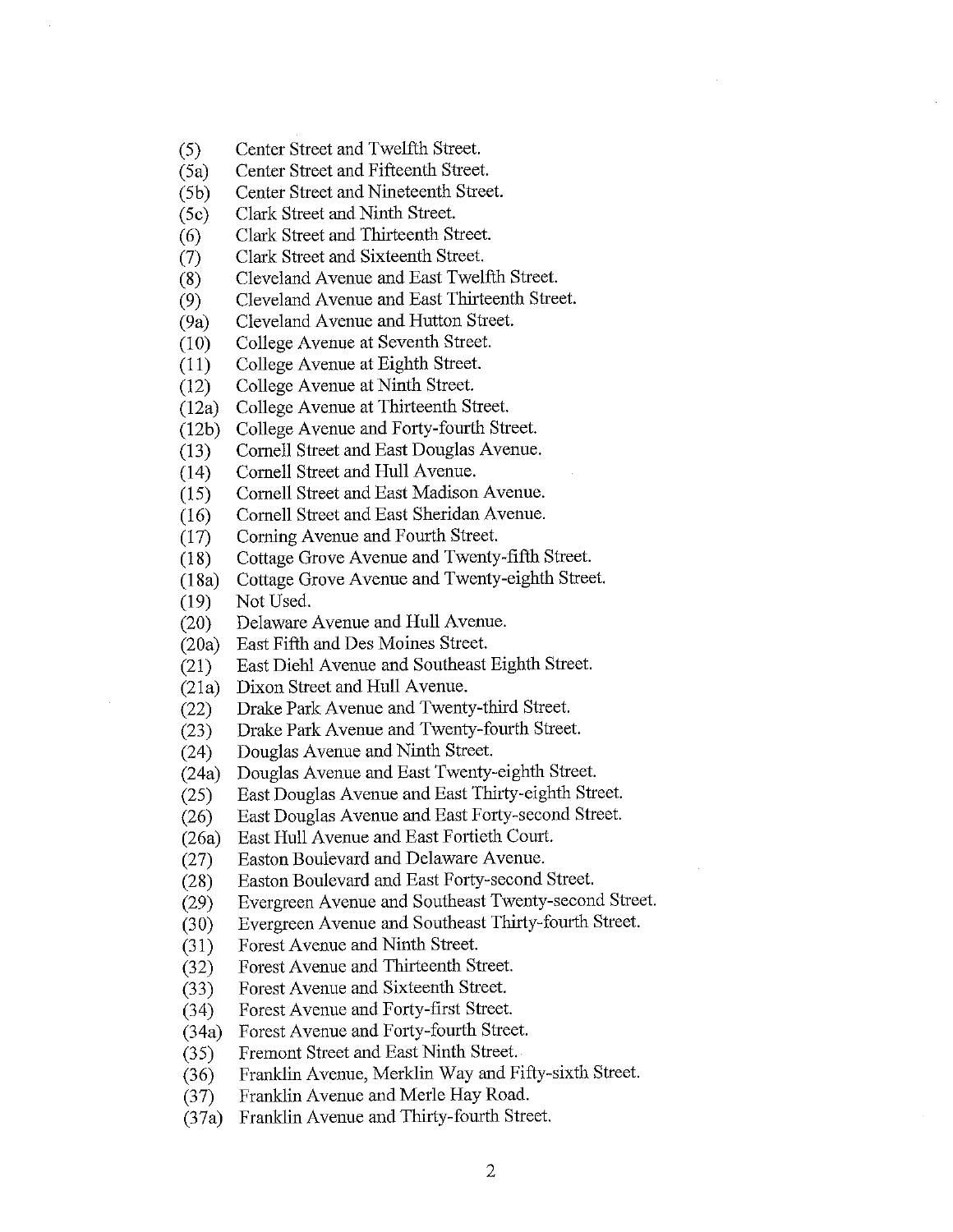- (37b) Franklin Avenue and Thirty-eighth Street.
- (38) Franklin Avenue and Forty-eighth Street.
- (38a) Garfield Avenue and East Twelfth Street.
- (39) Geil Avenue and Southwest Fourteenth Street.
- (39a) Grandview Avenue and East Thirteenth Street.
- (40) Greenwood Drive and Forty-second Street.
- (41) Guthrie Avenue and East Ninth Street.
- (41a) Hart Avenue and Southeast Twenty-fourth Street.
- (42) Hull Avenue and East Twenty-fourth Street.<br>(42a) Hillcrest Drive and Lyndale Drive.
- Hillcrest Drive and Lyndale Drive.
- (43) Hull Avenue and East Twenty-fifth Street.
- (44) Hull Avenue and East Thirty-eighth Street.
- (45) Ingersoll Avenue and Polk Boulevard.
- $(45a)$  Jefferson Avenue and Seventh Street.
- (46) Kingman Boulevard and Twenty-fifth Street.
- (47) Kingman Boulevard and Twenty-eighth Street.
- (47a) Kingman Boulevard and Thirty-fifth Street.
- (47b) Kingman Avenue and Fifty-eighth Street.
- (48) Madison Avenue and Twelfth Street.
- (48a) Lawnwoods Drive and Twana Drive.
- (48b) Laurel Street and Fifth Avenue.
- (48c) Lower Beaver Road and Bel Aire Road.
- (48d) East Locust Street at East Fifth Street.
- (49) Madison and Thirtieth Street.
- (49a) Madison and Thirty-ninth Street.
- (50) Madison Avenue and Fiftieth Street.
- (51) McKinley Avenue and South Union Street.
- (5 la) Southwest McKinley and Southwest Fifty-sixth Street.
- (52) Meredith Drive at Fiftieth Street.
- (52a) Morton Avenue and East Thirteenth Street.
- (53) New York Avenue and Forty-seventh Street.
- (54) North Union Street and Sheridan Avenue.
- (55) Park Avenue and South Union Street.
- (56) Park Avenue and Southwest Twelfth Street.
- (57) Park Avenue and Southeast Twenty-second Street.
- (58) East Park Avenue and Southeast Fifth Street.
- (59) East Park Avenue and Southeast Eighth Street.
- (60) Payton Avenue and South Union Street.
- (60a) Pleasant Street and Tenth Street.
- (61) Pleasant Street and Nineteenth Street.
- (62) Porter Avenue and Southwest Fourteenth Street.
- (63) Porter Avenue and South Union Street.
- (63a) East Porter Avenue and Southeast Twenty-fourth Street.
- (64) Scott Avenue and Southeast Sixth Street.
- (64a) Scott Avenue and Southeast Twenty-eighth Street.
- (65) Shawnee Avenue and Forty-third Street.